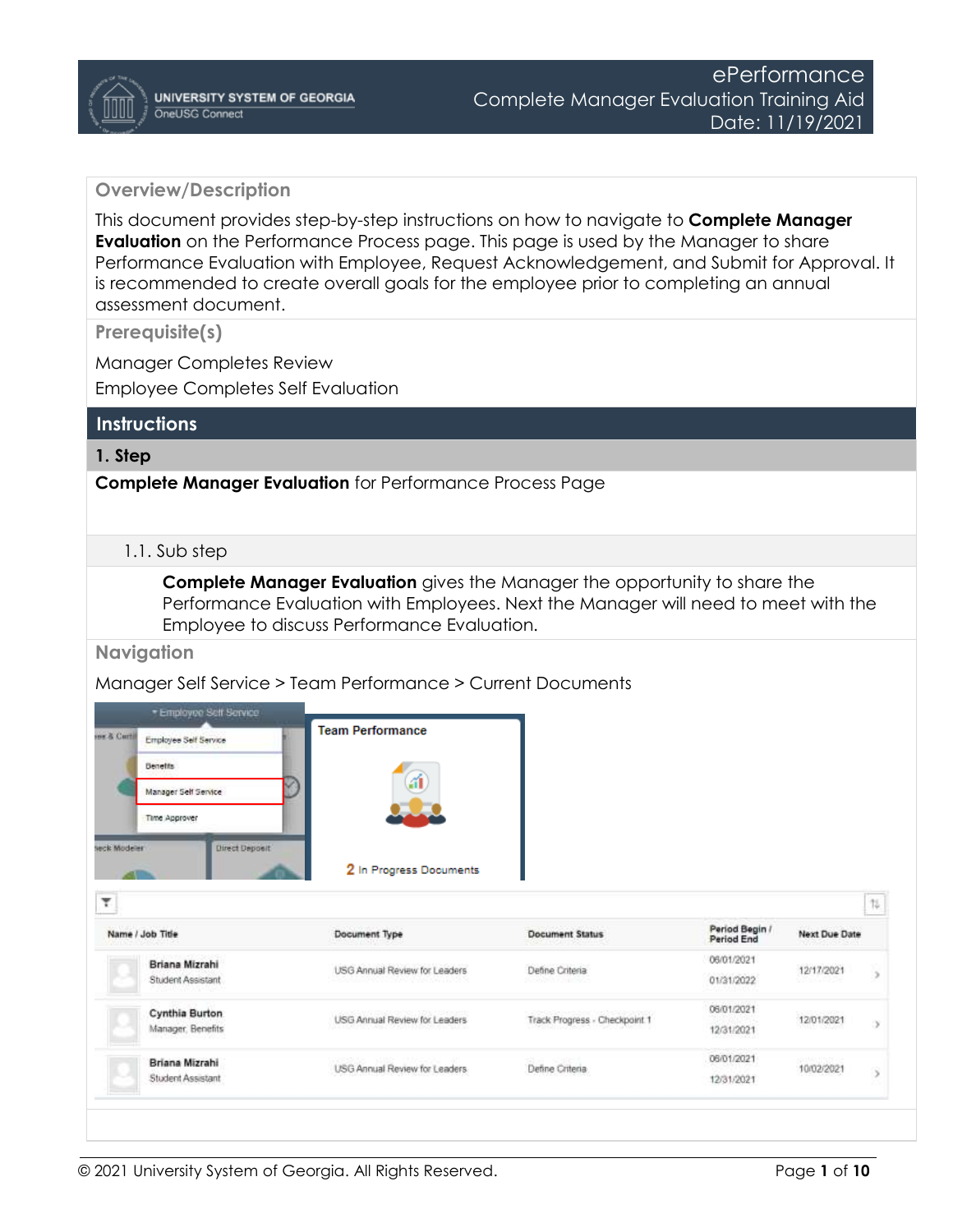a. The Manager shares the Performance Evaluation with the Employee by clicking on **Share with Employee**.

| Performancy Process                                                                             | $0 - 4$  | USG Annual Review for Leaders                                                                                                                                                                                                                                                | Share with Employee<br>Slave.    |
|-------------------------------------------------------------------------------------------------|----------|------------------------------------------------------------------------------------------------------------------------------------------------------------------------------------------------------------------------------------------------------------------------------|----------------------------------|
| Sisps and Tanke                                                                                 | $0 + +$  | Manager Evaluation - Update and Share                                                                                                                                                                                                                                        | <b>Gitter</b><br>oldy 1 Milcount |
| Cysthia Burton<br>USS Annual Revey for League<br>06/01/2021 02/21/2021                          | Overview | Cyrrinia Burton<br>Achieni+1<br>Warelook Jelly Phillips:<br>Job Title, Manager Hoteltz-                                                                                                                                                                                      |                                  |
| 3. @ Define Criteria<br>Two Date: 11/10/2021<br>$+ 8$ Decipent 1 - Support<br>DetDille Cientach |          | Discussed: Type USG Annual Henrick for Leathers'<br>Penne 06/01/2821 - 12/31/2821<br>Decament to 7505<br>Template Aircraft Recieve for Lauders:<br>Status. Evaluation in Progress<br>Don Date: (201022)<br><b>ARTICLE IN THE REAL</b><br>to build Have a control OCC Chinese |                                  |
| <b>C. B. Finalse Criters</b><br>Day Daw 42442824                                                |          | = Employee Data<br>Emiltown 0 0119566<br>Department 1980416<br><b>HRS Human Researchs</b>                                                                                                                                                                                    |                                  |
| 1 0 Nonester Participants<br>Don Date: 12/212227                                                |          | Harmessey State University<br>Link#Box 235                                                                                                                                                                                                                                   |                                  |
| $+3 - 13$<br>Reveri Participant Evokations<br>DADIN DUINER                                      |          | Erter oldings and comments for each certain in this evaluation. If applicable, At one post in line you can specified was beaution to severiting the blane liablat.                                                                                                           |                                  |
| $4 - 13$ .<br>Rooky SaltExplorer                                                                |          | <b>TO CHOANS At Halers</b>                                                                                                                                                                                                                                                   |                                  |
| Davidski (painters)                                                                             |          | Geark Job Delive   Performance Fechen   490 Core Velare)   Dorold Summary   Bige of Kersumi                                                                                                                                                                                  |                                  |
| $-2$<br>Complete Manager Explusion<br>Dan Dain: rigarman:                                       |          | * Section 1 - Goals                                                                                                                                                                                                                                                          |                                  |
| in Lindsto and Share                                                                            |          |                                                                                                                                                                                                                                                                              |                                  |
| Elder dealer in the street of the former in the                                                 |          | Attachereren                                                                                                                                                                                                                                                                 |                                  |

b. The Manager will need to click on **Confirm** to share the document with the Employee. Next, the Manager will need to meet with the Employee to discuss the Performance Evaluation.

| Share with Employee                                                                                                                                                                 |  |
|-------------------------------------------------------------------------------------------------------------------------------------------------------------------------------------|--|
| Select confirm to share this document with the employee. Next, you<br>should meet with the employee to discuss your evaluation.                                                     |  |
| The overall rating you have assigned to this employee is 4 -<br>Superior.                                                                                                           |  |
| Comments should be entered in the Overall Summary section to<br>justify a Rating of a 1 or a 5.Upon selecting confirm, your<br>electronic signature will be added to this document. |  |
| Confirm<br>Cancel                                                                                                                                                                   |  |
|                                                                                                                                                                                     |  |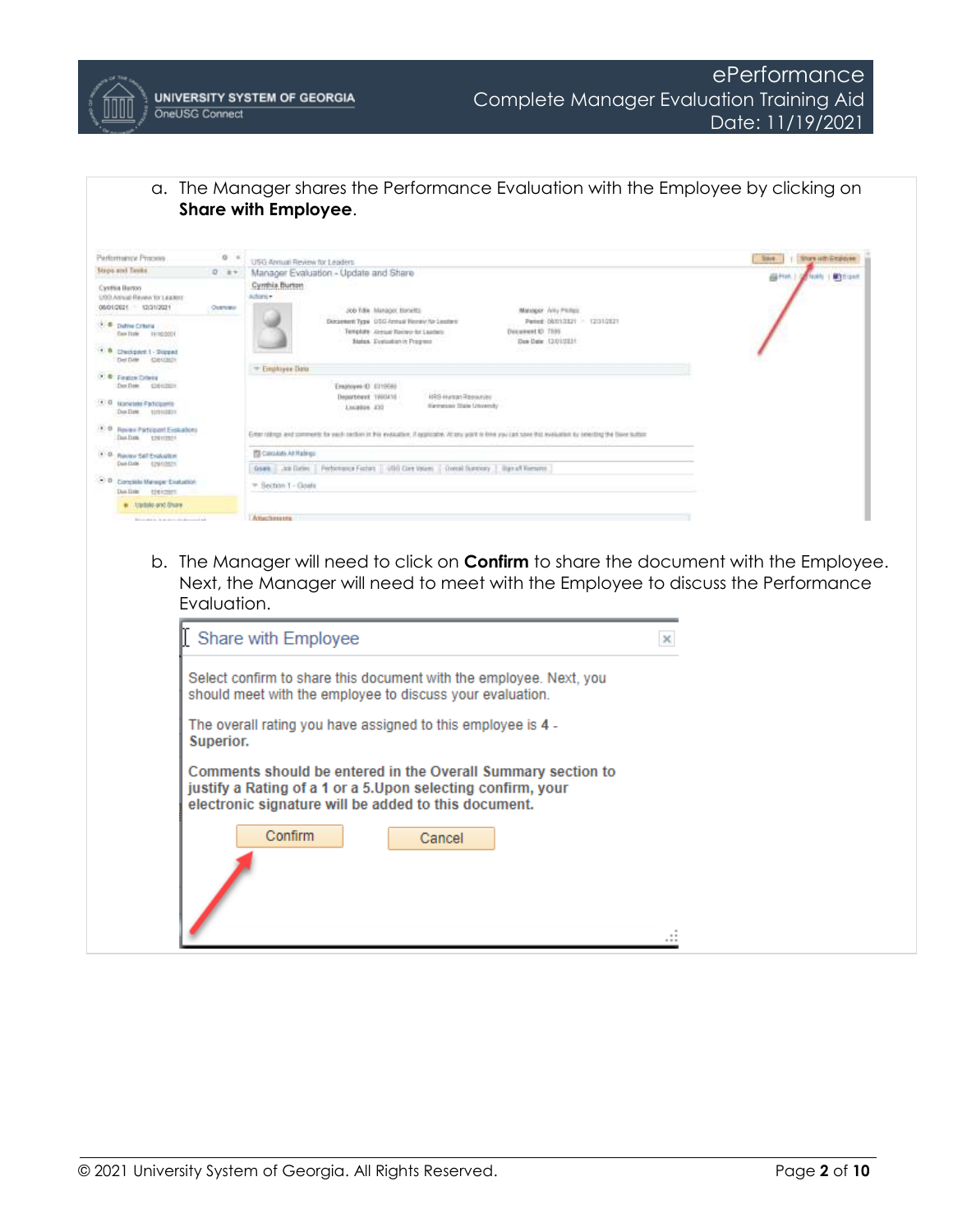

**UNIVERSITY SYSTEM OF GEORGIA** OneUSG Connect

| ö<br>Performance Process<br>$<<$<br><b>Steps and Tasks</b><br>C.<br>卷一                               | <b>USG Annual Review for Leaders</b><br>Confirmation - Shared with Employee                                                                       |
|------------------------------------------------------------------------------------------------------|---------------------------------------------------------------------------------------------------------------------------------------------------|
| <b>Cynthia Burton</b><br><b>USG Annual Review for Leaders</b><br>06/01/2021 - 12/31/2021<br>Overview | O You have successfully shared your evaluation with the employee.                                                                                 |
| ∪ 0<br>Define Criteria<br>Due Date<br>11/16/2021                                                     |                                                                                                                                                   |
| $\bullet$ 0<br>Checkpoint 1 - Skipped<br>Due Date<br>12/01/2021                                      |                                                                                                                                                   |
| $\mathbf{\bullet}$<br><b>Finalize Criteria</b><br>Due Date<br>12/01/2021                             |                                                                                                                                                   |
| $\bullet$ o<br>Nominate Participants<br>Due Date<br>12/31/2021                                       |                                                                                                                                                   |
| $\bullet$<br><b>Review Participant Evaluations</b><br>Due Date<br>12/01/2021                         |                                                                                                                                                   |
| $\bullet$ 0<br><b>Review Self Evaluation</b><br>Due Date<br>12/01/2021                               |                                                                                                                                                   |
| $\left( \bullet\right)$ o<br><b>Complete Manager Evaluation</b><br>Due Date<br>12/01/2021            |                                                                                                                                                   |
| Update and Share<br>$\bullet$                                                                        |                                                                                                                                                   |
| <b>Pending Acknowledgement</b><br>$\bullet$                                                          |                                                                                                                                                   |
| 1.2. Sub step                                                                                        |                                                                                                                                                   |
|                                                                                                      | After the Performance Review has been held, the Manager should request that the<br>Employee login into Self Service and Acknowledge the document. |
| <b>Navigation</b>                                                                                    |                                                                                                                                                   |

Employee Self Service > Performance > select the desire document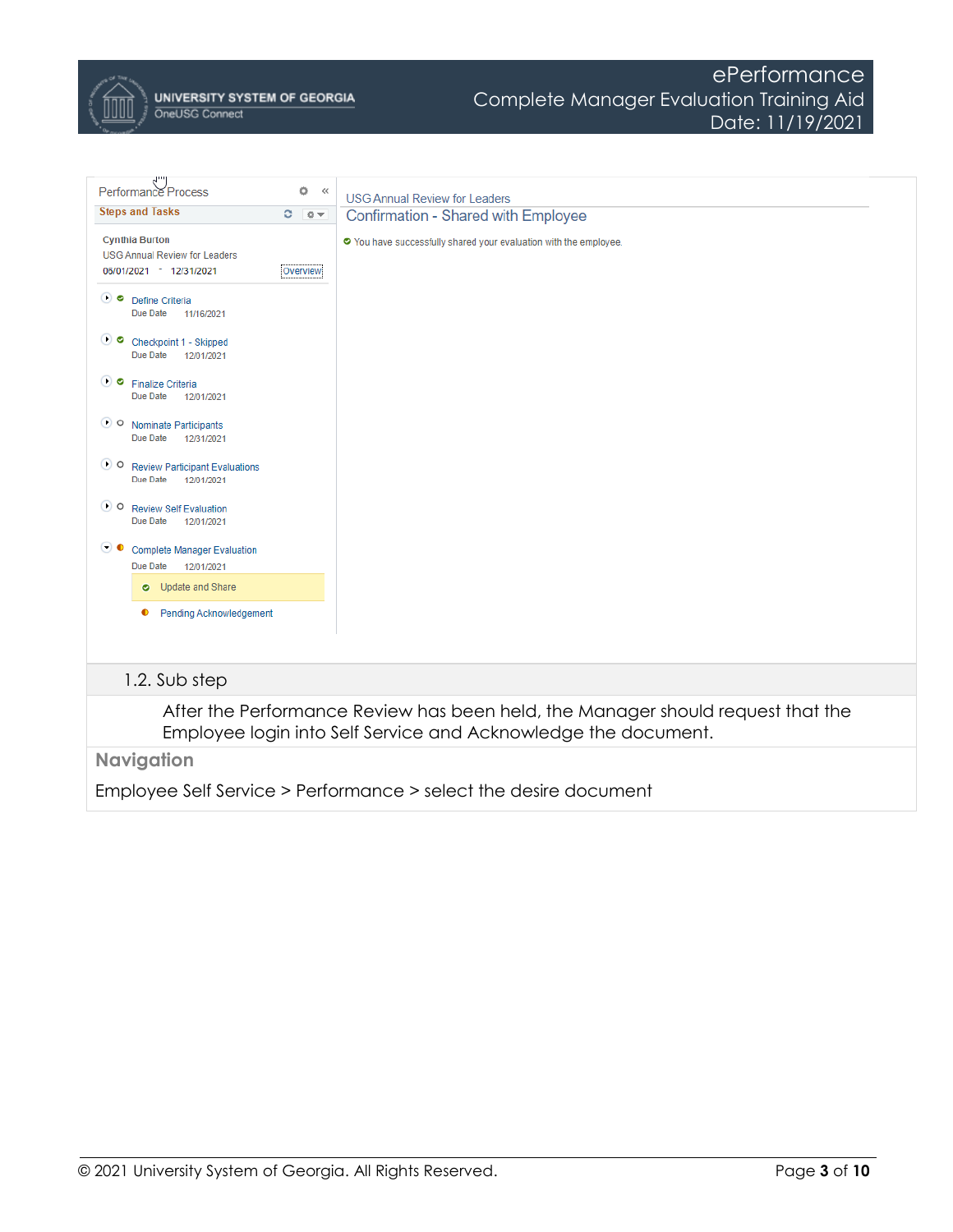



b. At this point, the performance evaluation ratings and comments have been finalized by both the Manager and Employee and can be viewed. Here are examples of those comments in different sections of the document: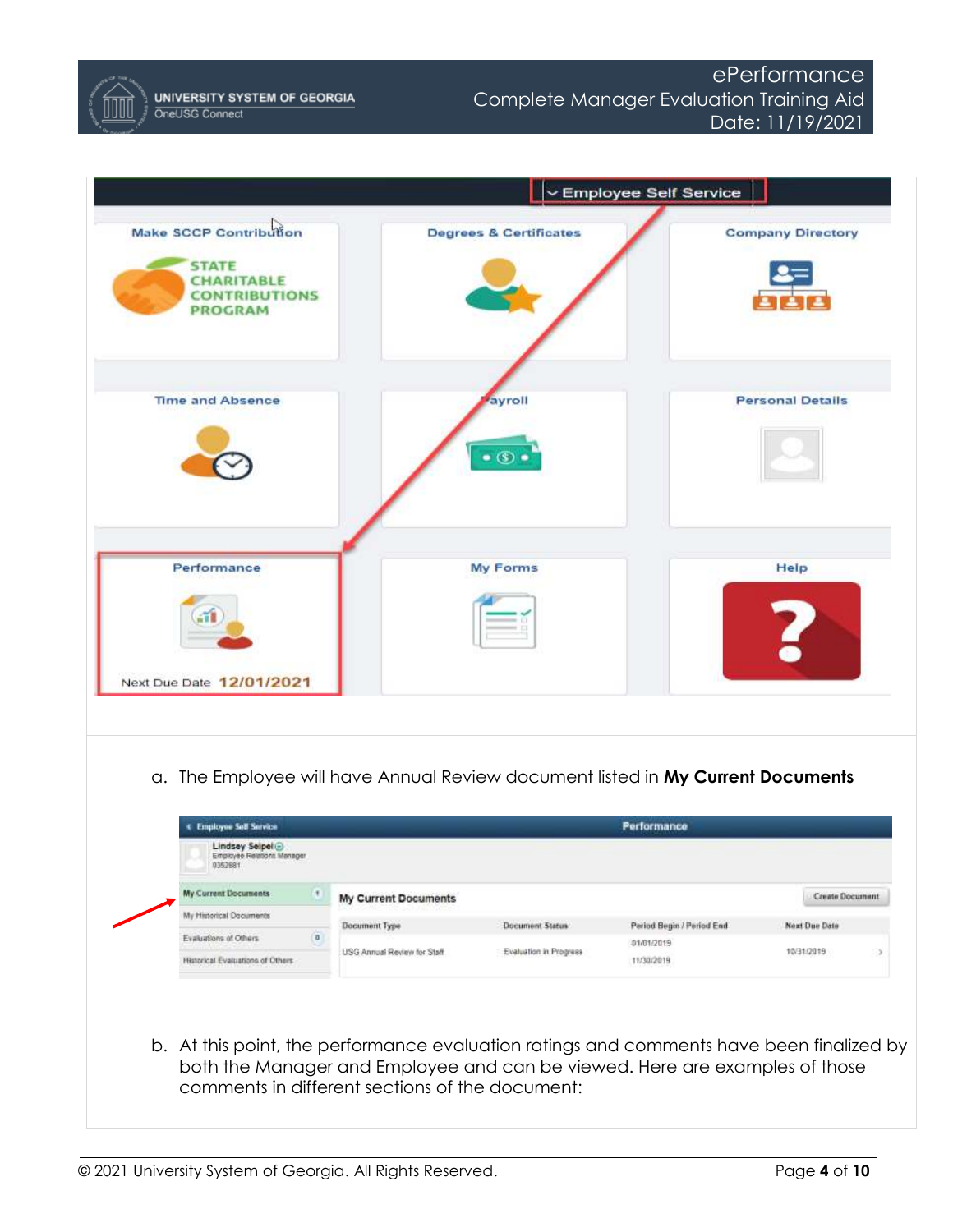

|                                   | Performance Process                                                                                                                                                                                                                                                                                                |
|-----------------------------------|--------------------------------------------------------------------------------------------------------------------------------------------------------------------------------------------------------------------------------------------------------------------------------------------------------------------|
| USG Annual Review for Staff       |                                                                                                                                                                                                                                                                                                                    |
| Manager Evaluation - Acknowledge  |                                                                                                                                                                                                                                                                                                                    |
| Lindsey Seepel                    |                                                                                                                                                                                                                                                                                                                    |
|                                   | Manager Arts Philips<br>Job Title Employee Relations Manager                                                                                                                                                                                                                                                       |
|                                   | Document Type 1/3/3 Atrout Review for Skaff<br>Period 01/01/2019 - 11/30/2019                                                                                                                                                                                                                                      |
|                                   | Template, KSU Annual Review for Staff.<br><b>Денативт Ю. 1219</b><br>Status Perdro ActionWedgement<br>Due Date: 10/31/2019                                                                                                                                                                                         |
| $=$ Employee Data                 |                                                                                                                                                                                                                                                                                                                    |
|                                   | Enriprisipen IEI 0352681                                                                                                                                                                                                                                                                                           |
|                                   | Department 1000416<br>HRS-Human Resources<br>Klermster State University<br>Lazation 430                                                                                                                                                                                                                            |
|                                   | Rating Holter                                                                                                                                                                                                                                                                                                      |
|                                   | Coats   Performance Factors   USO Con Vation   Holtballons Vation   Effect Compilation   Pictorsminal Dispare   Final Retrieve   Contrast Summary                                                                                                                                                                  |
| = Section 2 - Performance Factors |                                                                                                                                                                                                                                                                                                                    |
| C Expand   O Cohapse              |                                                                                                                                                                                                                                                                                                                    |
| $\equiv$ Communication            |                                                                                                                                                                                                                                                                                                                    |
| land expiriture imagines.         | Description : The extent to which employee is profesent and professional in real and written communication. This includes tiskeong, uniterstanding,<br>nemembering, and following aral or written vistrustions; asking for clarification schen récessairy and providing infarmation to others in a clear, complete |
|                                   | 6.00 (1).<br>Menager Rating, 1 - Ecomplary                                                                                                                                                                                                                                                                         |
| Manager Comments                  | Employee checks in daily with the team and reviews schedule. Email turn                                                                                                                                                                                                                                            |
|                                   | around for the employee is less than 24 hours.                                                                                                                                                                                                                                                                     |
|                                   |                                                                                                                                                                                                                                                                                                                    |
|                                   |                                                                                                                                                                                                                                                                                                                    |
| Employee Rating 4 - Superior      |                                                                                                                                                                                                                                                                                                                    |
| Employes Commente                 | ALWAYS ASK QUESTIONS TO MAKE SURE I AM CLEAR ON THE ASSIGNMENT                                                                                                                                                                                                                                                     |
|                                   |                                                                                                                                                                                                                                                                                                                    |
|                                   |                                                                                                                                                                                                                                                                                                                    |
| <b>USG Core Values tab</b>        |                                                                                                                                                                                                                                                                                                                    |
|                                   |                                                                                                                                                                                                                                                                                                                    |
|                                   | <b>Performance Process</b>                                                                                                                                                                                                                                                                                         |
| USG Annual Review for Staff       |                                                                                                                                                                                                                                                                                                                    |
| Manager Evaluation - Acknowledge  |                                                                                                                                                                                                                                                                                                                    |
|                                   | Oash Performance Pedun   UDG Core Webser   Inchibional Velues   EBios Complumes   Philosommal Drighted   Flood Ramarks   Dumat Sumeries                                                                                                                                                                            |
| * Section 3 - USG Core Values     |                                                                                                                                                                                                                                                                                                                    |
| C: Expand 1. D: Collatte          |                                                                                                                                                                                                                                                                                                                    |
| $\equiv$ Accountability           |                                                                                                                                                                                                                                                                                                                    |
|                                   | Deepription : We firmly believe that adusation in the form of scholarship, research, licaching, service, and chrockpang attent in a public bust. We will live<br>up to this bust through sateguarding isla resources and being go                                                                                  |
| Manager Rating 1 - Soccessful     | 330版                                                                                                                                                                                                                                                                                                               |
| Manager Commercial                |                                                                                                                                                                                                                                                                                                                    |
|                                   |                                                                                                                                                                                                                                                                                                                    |
|                                   |                                                                                                                                                                                                                                                                                                                    |
|                                   |                                                                                                                                                                                                                                                                                                                    |
| Employee Rating                   |                                                                                                                                                                                                                                                                                                                    |
|                                   |                                                                                                                                                                                                                                                                                                                    |
| towerly Temptow<br>* Exoslimor:   | STOUGHT E21PM                                                                                                                                                                                                                                                                                                      |
|                                   | Description : We will jerritern our duties to fosler a culture of eccellence and high quality to everything we do.                                                                                                                                                                                                 |
| Matisger Rating 1 - Ecccessful    | 3.0000                                                                                                                                                                                                                                                                                                             |
| Manager Commertis                 | w                                                                                                                                                                                                                                                                                                                  |
|                                   |                                                                                                                                                                                                                                                                                                                    |
|                                   |                                                                                                                                                                                                                                                                                                                    |
|                                   |                                                                                                                                                                                                                                                                                                                    |
|                                   |                                                                                                                                                                                                                                                                                                                    |
| Ereproyee Nating                  |                                                                                                                                                                                                                                                                                                                    |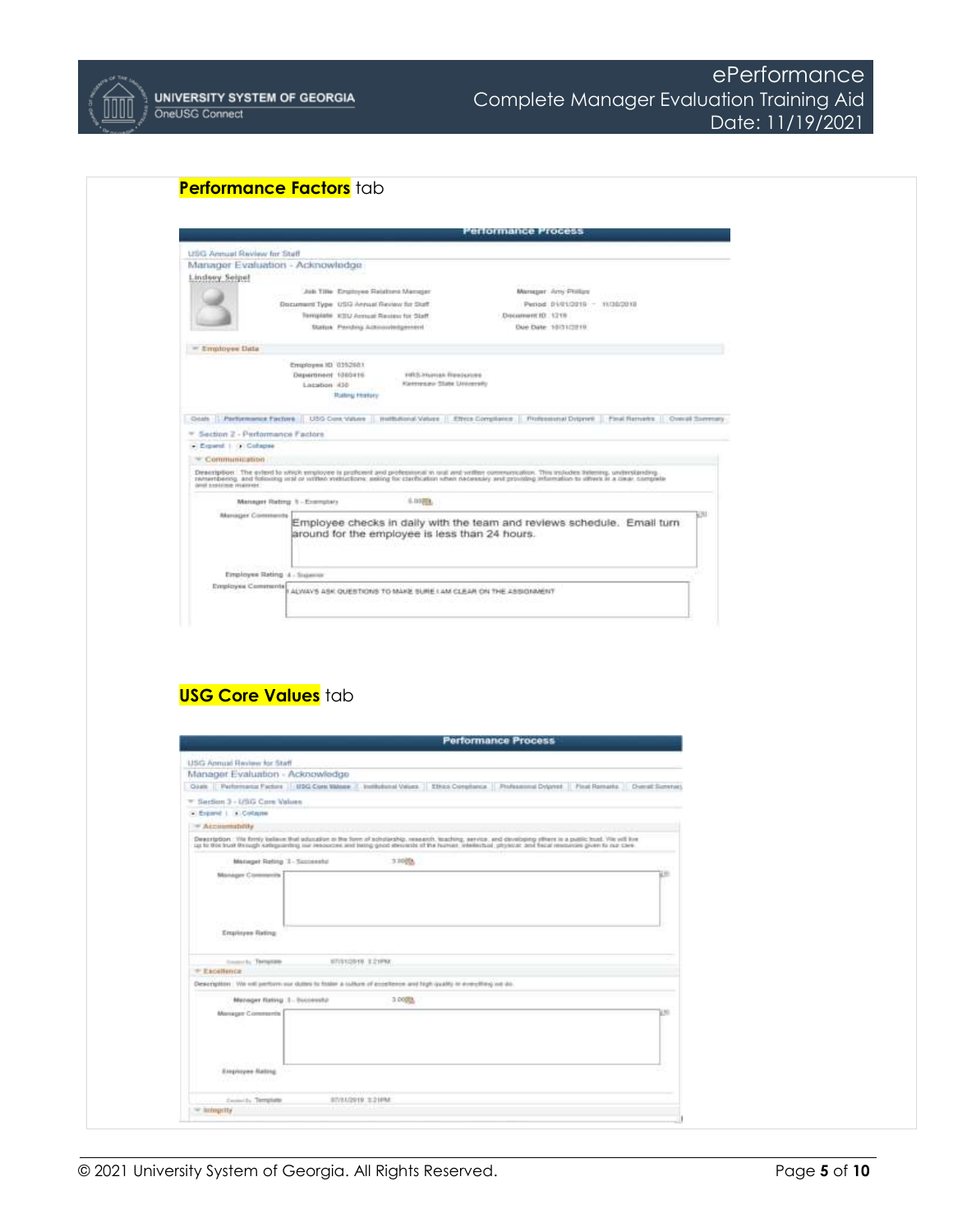

# **Overall Summary** tab

|                                                    |                                                                        | <b>Performance Process</b>                                                                                                          |  |
|----------------------------------------------------|------------------------------------------------------------------------|-------------------------------------------------------------------------------------------------------------------------------------|--|
| <b>URIL Annual Baying Av Staff</b>                 |                                                                        |                                                                                                                                     |  |
|                                                    | Manager Evaluation - Adolewhidge                                       |                                                                                                                                     |  |
| Litchsey Seigel                                    |                                                                        |                                                                                                                                     |  |
|                                                    | AN THE Employer Parations Hanager                                      | Managair Ares Philips:                                                                                                              |  |
|                                                    | - Newmark Type: U.S.C. Alexand Marmor for Staff                        | Percent #1410016 - 14560205                                                                                                         |  |
|                                                    | Template 1033 Annual Review for Skell                                  | Discussed ID 1318.                                                                                                                  |  |
|                                                    | Status Peninsi Administratori                                          | Dog Hara strikened                                                                                                                  |  |
| V Experient Data                                   |                                                                        |                                                                                                                                     |  |
|                                                    | Countype El. E1022011                                                  |                                                                                                                                     |  |
|                                                    | Department 100223<br>FREY-Plumary Pleasurers                           |                                                                                                                                     |  |
|                                                    | Hermanner State University<br>Laugher 218                              |                                                                                                                                     |  |
|                                                    | <b><i>Raking Hollary</i></b>                                           |                                                                                                                                     |  |
|                                                    |                                                                        | Gate   Parksmans Fasture   USS Cros Video   Institutor Video   Ship Constance   Publishmed Schmell   Fina Hamate   Overall Settings |  |
|                                                    |                                                                        |                                                                                                                                     |  |
|                                                    | $1.00\,$<br>Mainspie Rating, 4 - Suparro:                              |                                                                                                                                     |  |
| * Saction 9 - Overall Summers<br>Manager Community | values of the univeristy, more tasks will be assigned to the Employee. | As Employee continues to become acclimated to the work environment and                                                              |  |
|                                                    | <b>Educations Holling 4 - Reserves</b>                                 |                                                                                                                                     |  |
| <b>Drastowi-Contracts</b>                          | CONTINUE LEADNING                                                      | THAVE LEARNED SO KAJOH BI HY CURRENT ROLE I WOULD UNE 70 ADVANCE WITH THE UNIVERSITY AND                                            |  |

c. Employee selects **Acknowledge**

| USG Annual Review for Staff.                                                                                              | Date:              |
|---------------------------------------------------------------------------------------------------------------------------|--------------------|
| Manager Evaluation - Acknowledge                                                                                          | <b>SIS</b> E goals |
| - Enginyee Onta                                                                                                           |                    |
| Eveptoyee (D ETS203)                                                                                                      |                    |
| <b>HRS Plumer Resources</b><br>Department 2060418<br>Honessie State University                                            |                    |
| Location 430<br><b>Rating Hotors</b>                                                                                      |                    |
| Claim J. Performance Forbini: USG-Claim Veture   Institutional Veture   Effect Claimbinis   Portions on DV (mit Forbins ) |                    |
| = Baction 9 - Dywall Burnmary                                                                                             |                    |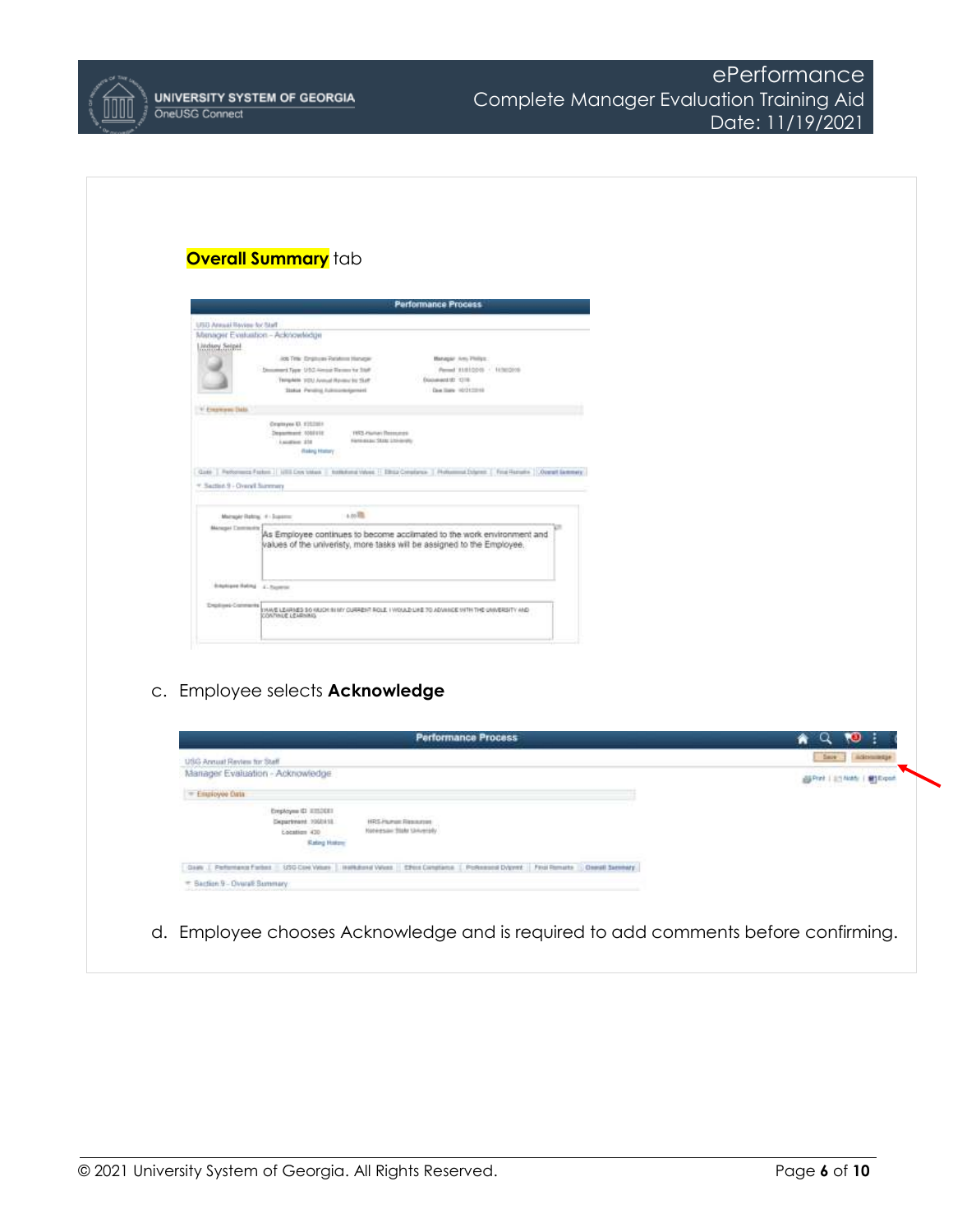

| Acknowledge Review Held                                                                                                                                                                                                                    |                                                                                                                                                                                                                                                                       |
|--------------------------------------------------------------------------------------------------------------------------------------------------------------------------------------------------------------------------------------------|-----------------------------------------------------------------------------------------------------------------------------------------------------------------------------------------------------------------------------------------------------------------------|
| You have chosen to acknowledge that you and your manager have<br>reviewed this document. Your acknowledgement does not necessarily<br>mean you agree but that you have reviewed your evaluation with your<br>manager. Please add Comments. | Acknowledge Review Held<br>You have chosen to acknowledge that you and your manager have<br>reviewed this document. Your acknowledgement does not necessarily<br>mean you agree but that you have reviewed your evaluation with your<br>manager. Please add Comments. |
| <b>Employee Acknowledgement Comments</b>                                                                                                                                                                                                   |                                                                                                                                                                                                                                                                       |
| ⊡≰                                                                                                                                                                                                                                         | <b>Employee Acknowledgement Comments</b>                                                                                                                                                                                                                              |
| Confirm<br>Cancel<br>Upon selecting confirm you are acknowledging that the review was<br>held and your electronic signature will be added to this document.                                                                                | ⊡⊗<br>This Review gave me great insight to the work I do for the<br>university.<br>Confirm<br>Cancel<br>Upon selecting confirm you are acknowledging that the review was<br>held and your electronic signature will be added to this document.                        |

e. The Employee has selected Confirm and the Employee's electronic signature is now added to the document.

|                   | € Performance                                                                |           | <b>Performance Process</b>                                                                                                                                                                                                                                     |
|-------------------|------------------------------------------------------------------------------|-----------|----------------------------------------------------------------------------------------------------------------------------------------------------------------------------------------------------------------------------------------------------------------|
|                   | Performance Process                                                          | $D - 4$   | USG Annual Review for Staff                                                                                                                                                                                                                                    |
|                   | Slaps and Tasks                                                              | $0 +$     | Confirmation - Employee Acknowledgement                                                                                                                                                                                                                        |
|                   | <b>Listery Sepel</b><br>USG Annual Review for Staff<br>01/05/2010 11/18/2010 | Overvised | C You have successfully activisies and this stucement.                                                                                                                                                                                                         |
|                   | <sup>1</sup> O Defew Coloria<br>Sua Data / Instruction                       |           |                                                                                                                                                                                                                                                                |
|                   | 1. Checkpoint 1.<br>Due Date<br>10012010                                     |           |                                                                                                                                                                                                                                                                |
|                   | * © Feator Crime<br>Sue Date : no discover                                   |           |                                                                                                                                                                                                                                                                |
|                   | <sup>1</sup> Congrele Tell Explainer<br>Sue Date - 15/21/2010                |           |                                                                                                                                                                                                                                                                |
|                   | <sup>3.5</sup> Seven Manager Evasation<br>Sue Date: 10/21/2019               |           |                                                                                                                                                                                                                                                                |
|                   | <b>Q</b> Allmoutettur                                                        |           |                                                                                                                                                                                                                                                                |
|                   | View                                                                         |           |                                                                                                                                                                                                                                                                |
|                   | 1.3. Sub step                                                                |           |                                                                                                                                                                                                                                                                |
|                   |                                                                              |           | The Manager can now see that the Employee has <b>Acknowledged</b> that the Performance<br>Evaluation review was held, the Employee received the Performance Evaluation, and<br>reviewed the documents. The Manager can now submit the evaluation for approval. |
| <b>Navigation</b> |                                                                              |           |                                                                                                                                                                                                                                                                |
|                   |                                                                              |           | Manager Self Service > Team Performance > Current Documents                                                                                                                                                                                                    |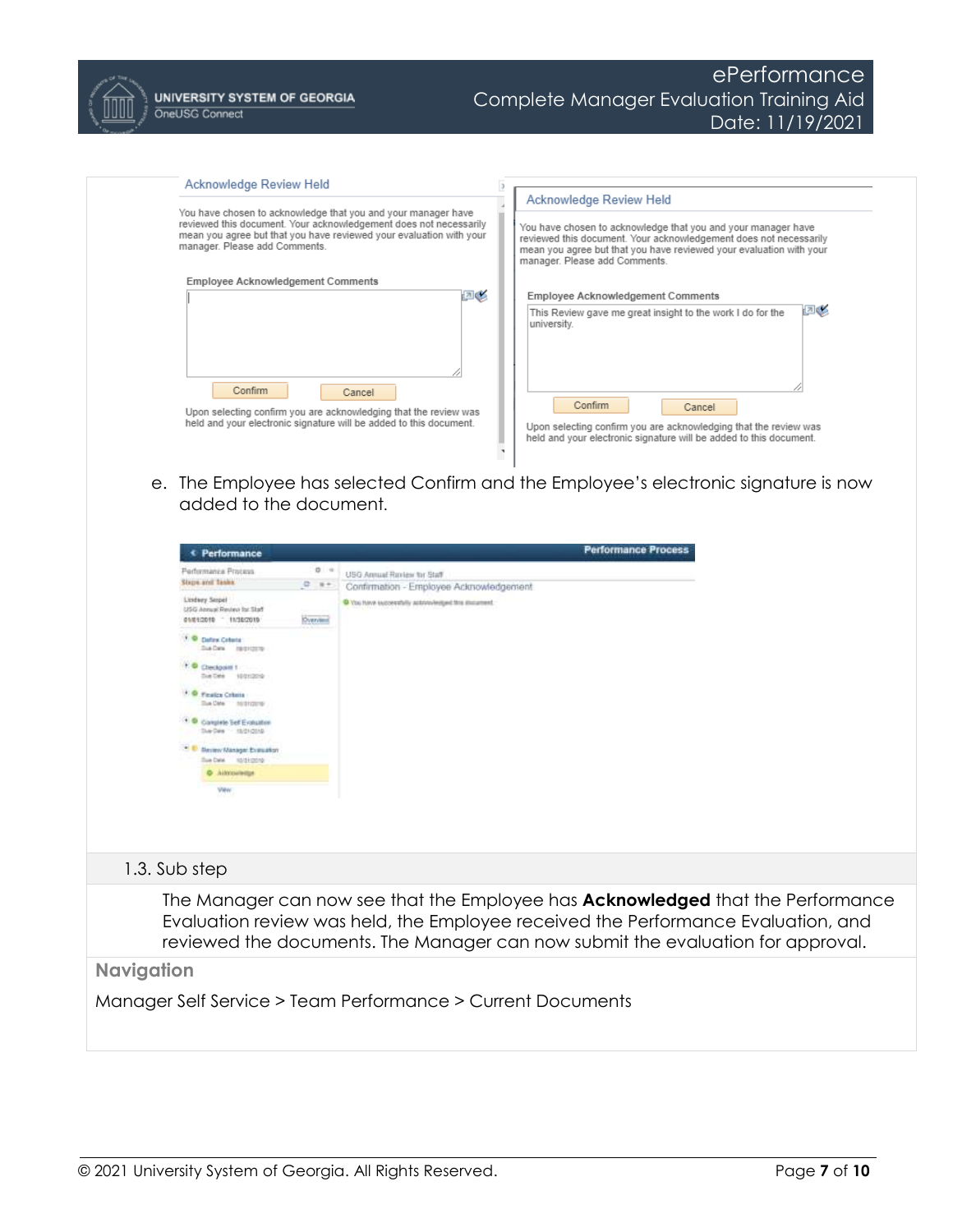

| <b>Employee Self Service</b><br><b>Benefits</b><br>Manager Self Service                       |   |                                             |                               | <b>Team Performance</b>        |                                        |                  |                  |
|-----------------------------------------------------------------------------------------------|---|---------------------------------------------|-------------------------------|--------------------------------|----------------------------------------|------------------|------------------|
| <b>Time Approver</b>                                                                          |   |                                             |                               |                                |                                        |                  |                  |
| neck Modeler                                                                                  |   | <b>Direct Deposit</b>                       |                               | 2 In Progress Documents        |                                        |                  |                  |
| 4 Manager Self Service<br><b>Current Documents</b><br>$\blacksquare$<br>Historical Documents. |   | <b>Current Documents</b>                    | <b>Team Performance</b>       |                                |                                        | Create Documents |                  |
|                                                                                               | × |                                             |                               |                                |                                        |                  | $\mathbb{T}^1_+$ |
|                                                                                               |   | Name / Job Title                            | <b>Document Type</b>          | <b>Document Status</b>         | Parted Begin / Next Due<br>Period Brid | <b>Date</b>      |                  |
|                                                                                               |   | <b>Orie Thomton</b><br>Manager III          | UDD Protisional Review        | Approval - Submitted           | 08/22/2019<br>08/01/2018               | 08/23/2010       |                  |
|                                                                                               |   | <b>Orie Thornton</b><br>Manager IX          | USQ Armual Reniew for that's  | Evaluation in Program          | 08/02/2010<br>08/31/2019               | 08/02/2019       |                  |
|                                                                                               |   | <b>Orie Thornton</b><br>Manager III         | USS Areaal Review for Staff.  | Evaluation in Progress         | S&U1/2019<br>08/01/2019                | 06/01/2019       |                  |
|                                                                                               |   | <b>Jasmin Forts</b><br>Manager III          | USO Armal Review for Leaders' | Evaluation in Progress         | evengers<br>12/31/2018                 | 12/01/2018       |                  |
|                                                                                               |   | Orie Thomton<br>Manager III                 | USS Arrest Review for Staff   | Evasation in Progress.         | \$101/2018<br>12/01/2019               | 1201/2019        |                  |
|                                                                                               |   | Lindsey Seipel<br>Employee Bataloos Manager | USS Annual Review for Staff   | Evaluation in Progress         | 21012219<br>12/01/2019                 | 12301-2019       |                  |
|                                                                                               |   | Jasmin Forts<br><b>Manager 18</b>           | USG Annual Review for Staff   | Track Progress - Checkpoint Y. | 01/01/2019<br>with the students.       | T101/2019        | ×                |
| a. The Manager can now see that the Employee has <b>Acknowledged</b> that the                 |   |                                             |                               |                                |                                        |                  |                  |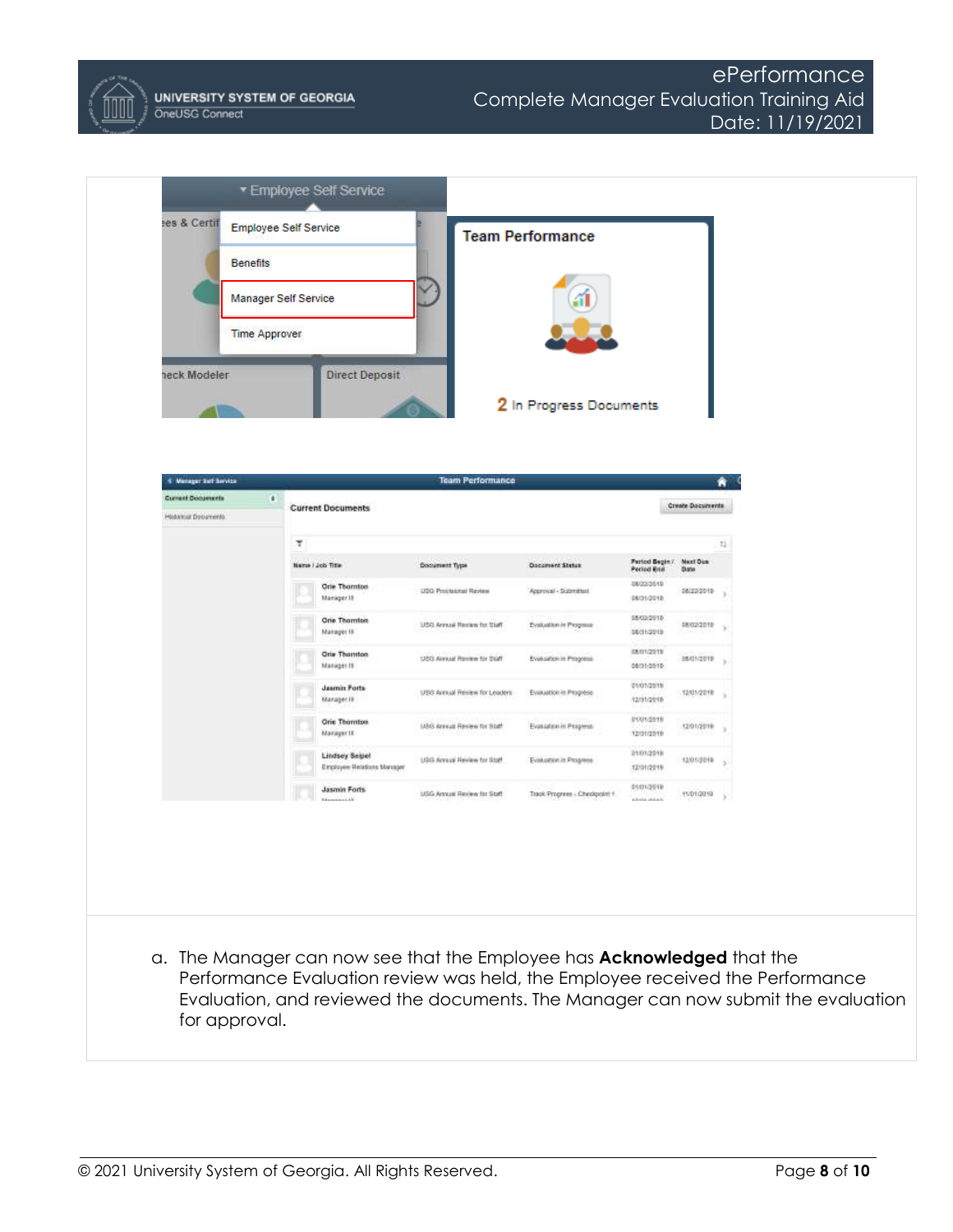

ePerformance Complete Manager Evaluation Training Aid Date: 11/19/2021



b. The Manager has submitted the Performance Evaluation for approval and must confirm.

| Performance Process.                                                             | 0: 11   | <b>USC Armust Review for Staff</b>                                                                                                            |                                                          |                     | <b>Saw</b>          | <b>Tuesday Account</b>      |
|----------------------------------------------------------------------------------|---------|-----------------------------------------------------------------------------------------------------------------------------------------------|----------------------------------------------------------|---------------------|---------------------|-----------------------------|
| <b>Steps and Taxks</b>                                                           | 0.87    | Manager Evaluation - Complete                                                                                                                 |                                                          |                     |                     |                             |
| <b>Linitary Sequel</b><br>USG Annual Royaux for Staff<br>01/01/2010 - 11/30/2019 |         |                                                                                                                                               |                                                          |                     |                     | 高Post   E3 Morb:   開 Export |
|                                                                                  | Connect | - Employee Deta                                                                                                                               |                                                          |                     |                     |                             |
|                                                                                  |         | Englasse ID 11112011                                                                                                                          |                                                          |                     |                     |                             |
| <b>COMPACTED</b><br>Det Date / Hylesdalety                                       |         | Department 1003410<br>Location 438                                                                                                            | 1975 Harran Benjaman<br><b>Kerewore State University</b> |                     |                     |                             |
| <b>D</b> Chroport 1                                                              |         |                                                                                                                                               |                                                          |                     |                     |                             |
| Ter (See ) lease conta                                                           |         | <b>Rating Holory</b>                                                                                                                          |                                                          |                     |                     |                             |
| F & Fratts Crane                                                                 |         | <b>IS Very Greenwal Retrop 1: Pa Respect</b>                                                                                                  |                                                          |                     |                     |                             |
| Janish songary                                                                   |         | Geals 7. Porterains Factors 1.1/2022/04/MAIn - Institution/Mation   Effect Completes   Politicists Digitive   Final Retists   Chevat fuernary |                                                          |                     |                     |                             |
| <b>B</b> Nannen Petcoarty                                                        |         | = Beclinn 1 - Goals                                                                                                                           |                                                          |                     |                     |                             |
| Danibale (Inhouster)                                                             |         |                                                                                                                                               |                                                          |                     |                     |                             |
|                                                                                  |         |                                                                                                                                               |                                                          |                     |                     |                             |
| 大量<br><b>Heyew Particulard Europeanors</b>                                       |         |                                                                                                                                               |                                                          |                     |                     |                             |
| Day Cake   Instrument                                                            |         | Attachments                                                                                                                                   |                                                          |                     |                     |                             |
| <b>CO</b> Thrown Self Evaluation                                                 |         | <b>Kita Agosa</b>                                                                                                                             | <b>Desirekon</b>                                         | Attachment Audienta | List Upon Data Time | conceived for               |
| Dan Dale  Instrumers                                                             |         | Far Use Checkler (110.17 Neet ad:                                                                                                             | Far Use Checklet Exercis-                                | Eighers and blumps  | GROTUSIES AUTOGRAP  | <b>Any Phillips</b>         |
| 17. C Complete Manager Evaluation:                                               |         | - Audit History<br><b>HER RESIDENCE</b>                                                                                                       |                                                          |                     |                     |                             |
| Cast (140) - HELENISTER                                                          |         | Created by Arty Phillips                                                                                                                      | 07/11/2019 3:21:57-58                                    |                     |                     |                             |
| D Ltddahi and Sheric                                                             |         | Actorwedged By Lodosy Segal<br>Last Modiled By Tandeez Segel                                                                                  | <b>GREEZISSH 6.30, 35PM</b><br>WARTZERN 5.95 WAY         |                     |                     |                             |
| C Penetra Acknowledgement                                                        |         |                                                                                                                                               |                                                          |                     |                     |                             |
| E Bullette Approve                                                               |         |                                                                                                                                               |                                                          |                     |                     |                             |
| <b>Firtding Avenue</b>                                                           |         |                                                                                                                                               |                                                          |                     |                     |                             |